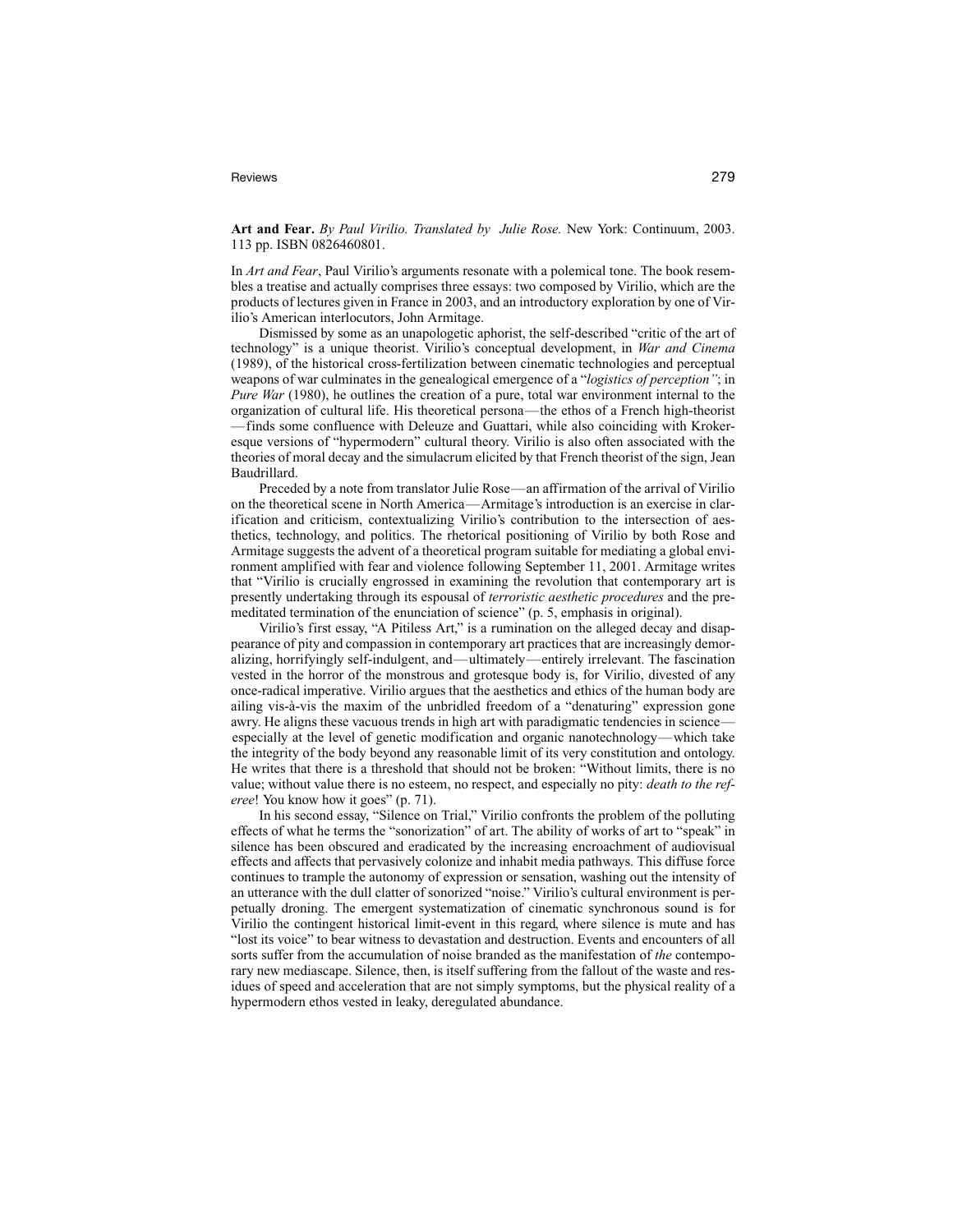Virilio's allusions and references intersect with philosophy, art history, and contemporary art practice. Composed rhetorically for oral delivery to an audience, the text contains innumerable rises toward bombast and diatribe, hyperbole, and exaggeration, reading like a loud, forceful, and didactic argument. The selective capitalization and italicization of words and phrases functions as a highlighting device, marking emphasis and ironically "sonorizing" the written text itself. He also tends at times toward a kind of conservational approach. His attempts to retain a uniform totality of the body require consideration of exactly what body he is suggesting be abstractly valorized for protection from depravity and demoralization. The privileging of uniform, total, and solid (White male?) bodies is an issue that Virilio glances over. His veneration for the integrity of the human body is well intentioned, but he effaces the question of context and variation: what of bodies that do not subscribe to culturally normative descriptions and valuations of an ideal type? Basically, he advances with monolithic totality a body that elides any consideration of the variable vectors of cultural mediations, politics of difference, or questions of agency. Yet one assumes he is not apologetic for these omissions.

Virilio's repeated assault on a strain of academicism that celebrates the pushing of thresholds in both art and science undermines his own position, which Armitage points out in his introduction: that of a well-placed academic courting an audience with the symbolic and cultural capital to recognize his references and the trajectory of his thought. Virilio's deionization subsequently ignores attempts in the academy to re-valorize the fragile materiality and matter of the body without re-constituting the hegemony of Enlightenment humanist universality. He also short-changes scholarly attempts to move beyond some of the now-orthodox poststructural conceptions of the body as textual or discursive constructions or categories, which themselves are increasingly embedded across a range of critical and cultural theoretical approaches.

Both of Virilio's essays express a suspicion of "the PRESENTATION of works that supposedly come across as obvious to all and sundry without requiring the intersection of any form of reflection  $\dots$  " (p. 46). This "fraudulent immediacy" is symptomatic of a culture infatuated with the immanent myth of "medium" at the expense of the possibility of transcendence in the consideration and contemplation of deep structures. This argument points to the erasure of duration to the extent that silence cannot speak—it is perpetually overwritten by sonorization—and to the inertial movement of the idealized medium, something he overdetermines and underproblematizes. The "message" is eviscerated and the medium that has incurred his wrath is less science and art specifically and more the larger matrix of Western meta-culture. Speed and acceleration—*culture as the medium*—is the constant worry for Virilio.

Instead of balancing an opaque material conception of technology and the subjectshaping, semiotic-symbolic capacities of such objects in discourse, Virilio leans toward teleology and the inevitability of material objects—both human and technical—which in turn irreparably determine and shape the practices he locates. This does not cancel Virilio's argument, yet his totalizing trajectory refuses any degree of empowerment or incredulousness in a contemporary context—that is, anything other than a droning, inactive audience —and this raises questions as to the historical specificity of media technologies, aesthetics, and the alleged continuity of the genealogy Virilio proposes. Speed and sonorization are paramount forces, but they are relative to the same processes, contexts, and material forces at work in, say, the version of early modernity described by Simmel, Kracaeur, and Benjamin.

The waning capacity for pity is the response of a dominant culture bent on forgetting misery and suffering, which thus makes the perpetuation and degradation of trauma all the more possible. According to Virilio, the capability of humans to sense pain and suffering is the most important shared connection we have: recall Susan Sontag's recent essay,